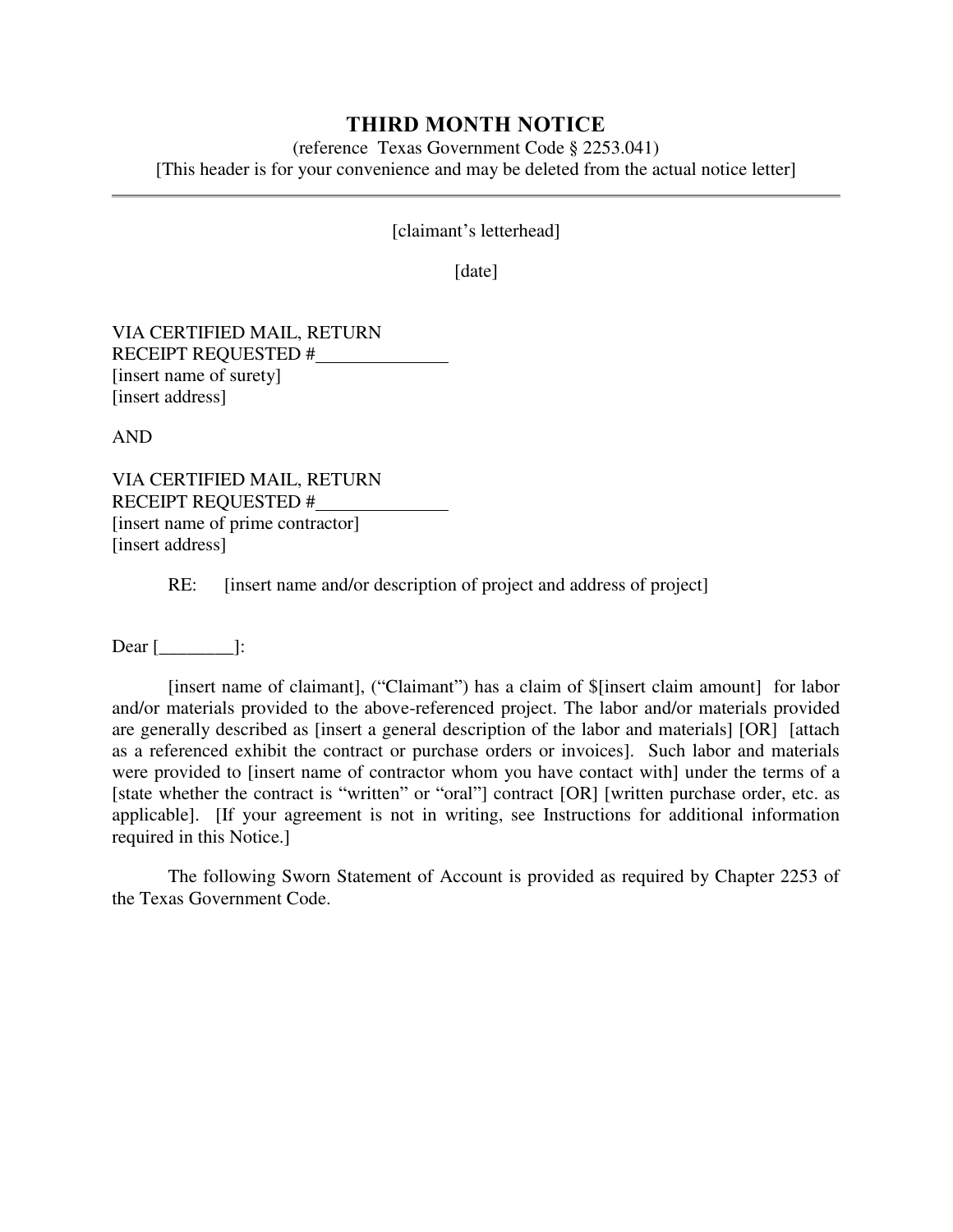## **SWORN STATEMENT OF ACCOUNT**

BEFORE ME THE UNDERSIGNED AUTHORITY on this day personally appeared [insert name of client's authorized affiant], who, after being by me duly sworn did depose and say:

1. "My name is [insert name of person signing notice] I am the [insert the title of person signing notice] of [insert name of claimant] ("Claimant") and am over the age of 18 and authorized to make this affidavit and the statements contained herein and they are within my personal knowledge and are true and correct.

2. "Claimant has an outstanding and unpaid claim in the amount of \$[insert claim amount] for labor and/or materials provided during the months of [insert months labor and/or materials made the basis of claim were provided], 20 to [insert name of party with whom you have your contract].

3. "The amount of Claimant's unpaid account for which this claim is filed is just and correct and all lawful offsets, payments and credits known to the undersigned have been allowed.

4. "Claimant's total contract amount is \$[insert the total contract amount]. The above amount includes contractual retainage in the amount of \$[insert amount of retainage due] [which is now due] [OR] [is not yet due pursuant to the terms of Claimant's contract].

5. [OPTIONAL: "Attached hereto are true and correct copies of the original invoices or [statements] on which the above-described claim is based.]

[name of claimant]

By:

[name] [title]

SUBSCRIBED AND SWORN TO BEFORE me on this the day of  $, 20$ .

Notary Public, State of Texas

Enc. - Invoices [OPTIONAL]

cc: [OPTIONAL : owner], via certified mail #\_\_\_\_\_\_\_\_\_\_\_\_\_\_\_\_, return receipt requested